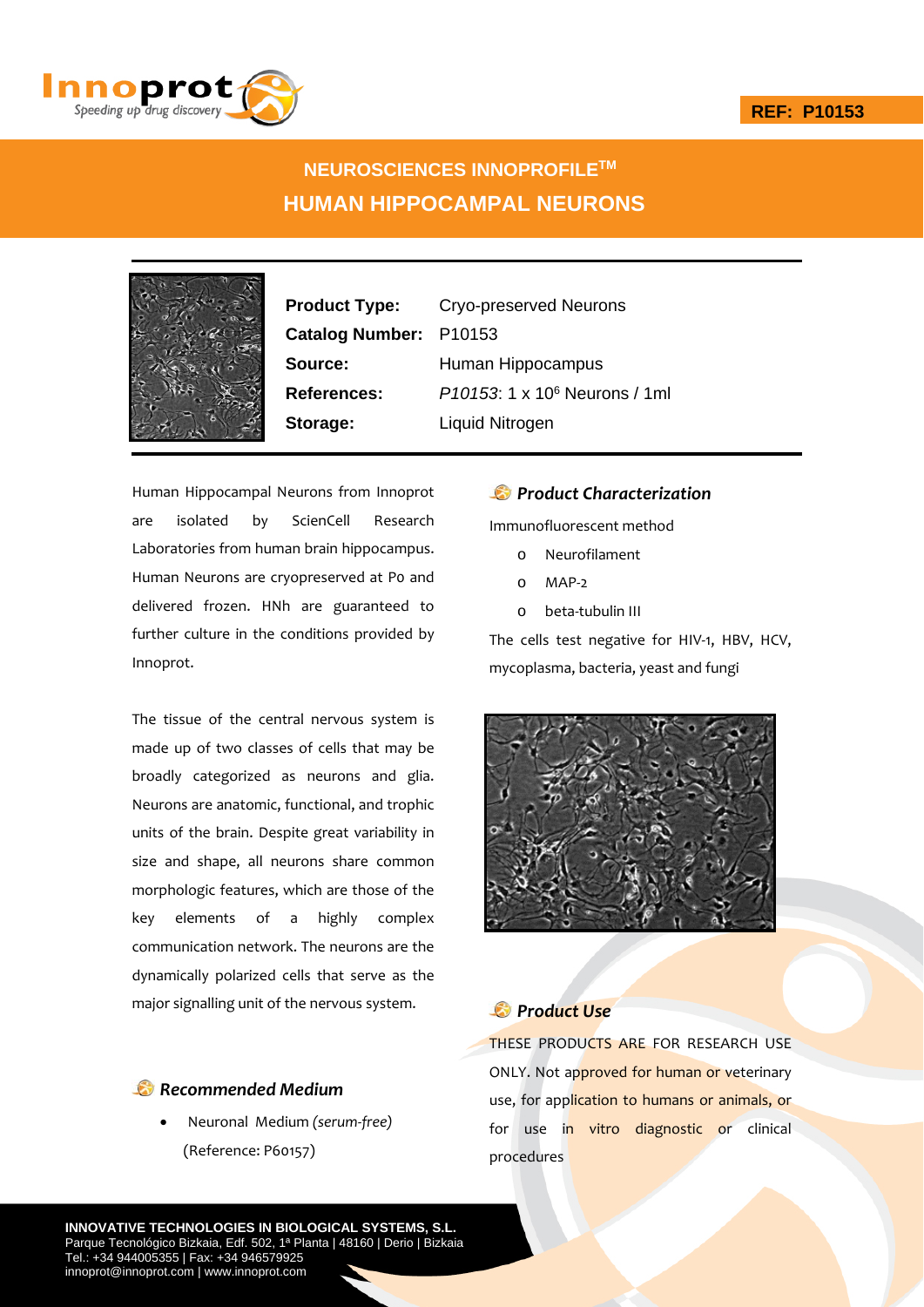

# **INSTRUCTIONS FOR CULTURING CELLS**

*IMPORTANT*: Cryopreserved cells are very delicate. Thaw the vial in a 37 ºC waterbath and return them to culture as quickly as possible with minimal handling!

#### **Set up culture after receiving the order:**

1. Prepare a poly‐L‐lysine‐coated culture vessel  $(2 \mu g/cm^2, T-25 \text{ flask})$ is recommended). Add 5 ml of sterile water to a T‐25 flask and then add 50 μl of poly‐L‐lysine stock solution (1 mg/ml, Ref.PLL). Leave the vessel in a 37°C incubator overnight (or for a minimum of one hour). Rinse the poly‐L‐lysine‐coated vessel twice with sterile water prior to use.

*It is important that these cells are plated in poly‐L‐lysine‐coated culture vessels to promote cell attachment.*

- 2. Prepare complete medium. Decontaminate the external surfaces of medium bottle and medium supplement tubes with 70% ethanol and transfer them to a sterile field. Aseptically transfer supplement to the basal medium with a pipette. Rinse the supplement tube with medium to recover the entire volume.
- 3. Add complete medium to the culture vessel. Leave the vessel in the sterile field and proceed to thaw the cryopreserved cells.
- 4. Place the frozen vial in a 37ºC water bath. Hold and rotate the vial gently until the contents completely thaw. Promptly remove the vial from the water bath, wipe it down with 70% ethanol, and transfer it to the sterile field. Carefully remove the cap without touching the interior threads.
- 5. Gently resuspend and dispense the contents of the vial into the poly‐L‐ lysine‐coated culture vessel. A seeding density of 10,000‐50,000  $cells/cm<sup>2</sup>$  is recommended, with an optimal range of 20,000‐25,000 cells/cm<sup>2</sup>.
- *Note: Dilution and centrifugation of cells after thawing are not recommended since these actions are more harmful to the cells than the effect of DMSO residue in the culture.*
- 6. Replace the cap or lid of the culture vessel and gently rock the vessel to distribute the cells evenly. Loosen cap, if necessary, to allow gas exchange.
- 7. Return the culture vessel to the incubator
- 8. For best results, do not disturb the culture for at least 16 hours after the culture has been initiated. Refresh culture medium the next day to remove residual DMSO and unattached cells, then every other day thereafter.

#### **Maintenace of Culture:**

- 1. Refresh supplemented culture medium the next morning after establishing a culture from cryopreserved cells.
- 2. Change the medium every two to three days thereafter

*It is not recommended that neurons be subcultured beyond their initial plating.*